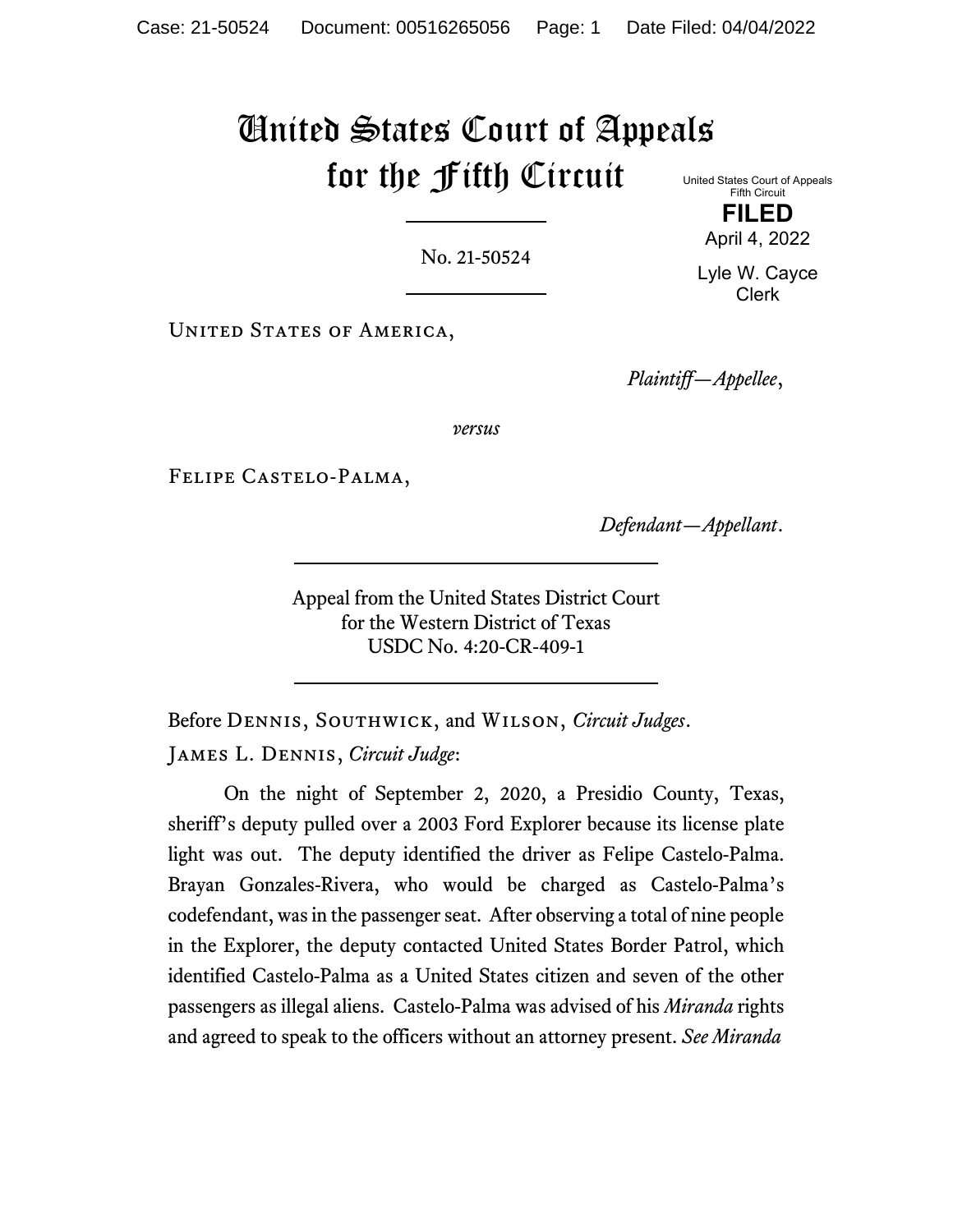*v. Arizona*, 384 U.S. 436 (1966). Castelo-Palma told the agents that he had been approached by the La Linea Drug Trafficking Organization, which offered him between \$700 and \$800 per person to smuggle illegal aliens from Mexico into the United States. Because Castelo-Palma did not have a driver's license, he contacted Gonzales-Rivera to join the scheme. Together, they picked up three illegal aliens on September 1, and four more on the night of September 2.

Castelo-Palma was charged with one count of transportation of illegal aliens for financial gain. He pleaded guilty without the benefit of a plea agreement. In the presentence report (PSR), the probation officer recommended a total offense level of 17. This calculation included a threelevel enhancement under U.S.S.G. § 2L1.1(b)(6) for "intentionally or recklessly creating a substantial risk of death or serious bodily injury to another person"; in support of the enhancement, the probation officer cited the fact that nine people were in the Explorer, which had a rated capacity of seven passengers. His total offense level, combined with a criminal history category of I, resulted in a guidelines imprisonment range of 24 to 30 months. Castelo-Palma objected to the PSR's § 2L1.1(b)(6) recommendation, arguing that carrying two additional passengers in the Explorer did not create a substantial risk of death or bodily injury, but the district court overruled the objection. Ultimately, Castelo-Palma was sentenced to 24 months of imprisonment and three years of supervised release. He now appeals to this court.

# **I.**

As a threshold matter, the parties disagree on the applicable standard of review. This court reviews the district court's interpretation and application of the Guidelines de novo and its factual findings for clear error. *United States v. Barfield*, 941 F.3d 757, 761 (5th Cir. 2019). Castelo-Palma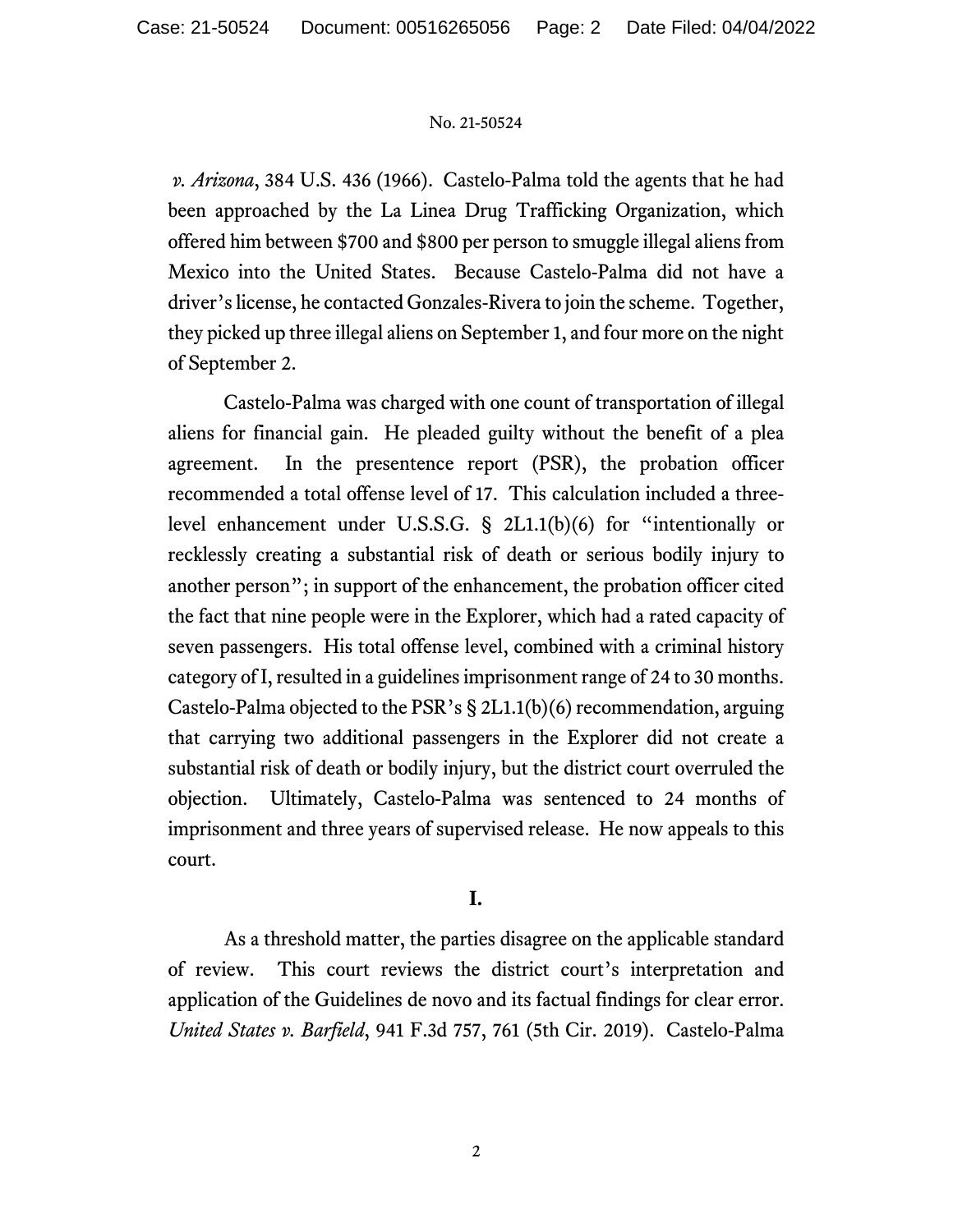asserts that his claim presents a purely legal question and should thus be reviewed de novo. The government argues that Castelo-Palma's objection below goes to whether there were sufficient facts to show evidence of the "substantial risk" required to apply the contended sentencing enhancement, not whether it could be properly applied as a matter of law to a set of uncontested facts, and thus that his argument should be reviewed for clear error.

We review the factual findings a district court makes in support of its decision to apply the § 2L1.1(b)(6) enhancement for clear error. *United States v. Rodriguez*, 630 F.3d 377, 380 (5th Cir. 2011); *see also United States v. Garza*, 587 F.3d 304, 310 (5th Cir. 2009). But whether undisputed facts constitute reckless endangerment is a legal question reviewed de novo. *See United States v. Torres*, 601 F.3d 303, 305 (5th Cir. 2010) (citing *United States v. Solis-Garcia*, 420 F.3d 511, 514 (5th Cir. 2005)).

Castelo-Palma contends that the government's reliance on *Rodriguez* and *Garza* is misplaced, as there is no factual dispute that the vehicle contained nine passengers despite only being rated for seven. Rather, the dispute is over whether, as a matter of law, the fact that the vehicle contained nine passengers despite only being rated for seven was sufficient to apply this enhancement. We agree. As we held in *Torres*, where a "[petitioner] does not dispute the facts found by the district court, but rather contends the district court erred in its interpretation of the guidelines and its application of factual findings to the reckless endangerment enhancement," our review is de novo. 601 F.3d at 305.

# **II.**

This court has identified five factors to consider when applying § 2L1.1(b)(6): "the availability of oxygen, exposure to temperature extremes, the aliens' ability to communicate with the driver of the vehicle, their ability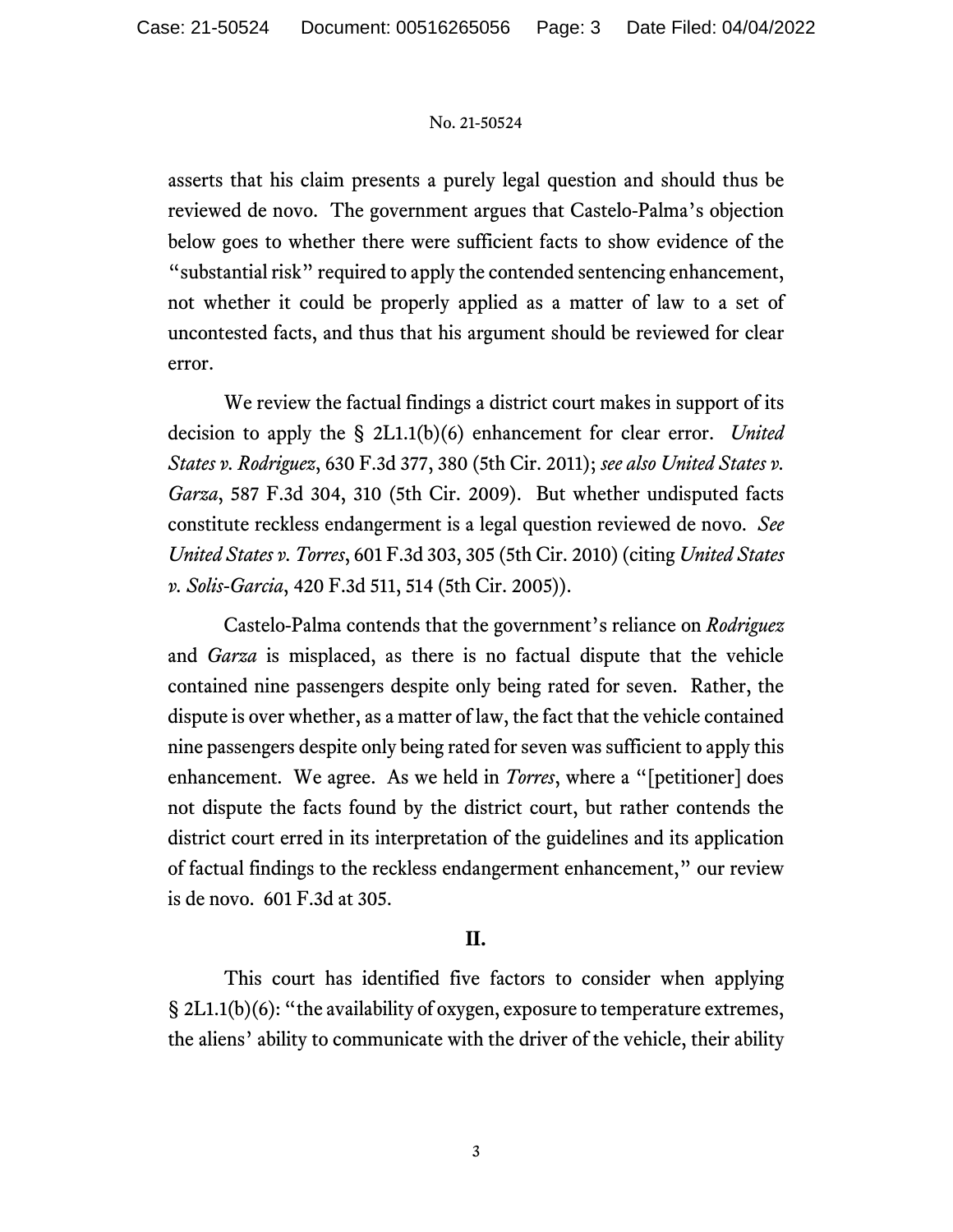to exit the vehicle quickly, and the danger to them if an accident occurs." *United States v. Zuniga-Amezquita*, 468 F.3d 886, 889 (5th Cir. 2006). The commentary to § 2L1.1(b) provides a non-exhaustive list of conduct the enhancement applies to, including, *inter alia*, "transporting persons in the trunk or engine compartment of a motor vehicle; carrying substantially more passengers than the rated capacity of a motor vehicle or vessel; [and] harboring persons in a crowded, dangerous, or inhumane condition.<sup>1"</sup>  $\S$  2L1.1(b)(6) cmt. n.3. Applying  $\S$  2L1.1(b)(6) "requires a fact-specific inquiry because the reckless endangerment enhancement is intended to apply to a wide variety of conduct." *United States v. Mata*, 624 F.3d 170, 174 (5th Cir. 2010) (internal quotation marks and citations omitted). That is because "a single, bright-line test is not necessarily appropriate for a guideline that must be applied to a wide variety of factual settings[.]" *Zuniga-Amezquita*, 468 F.3d at 889. However, the Guidelines' "words must be given some restrictive meaning." *Solis-Garcia*, 420 F.3d at 516.

The government does not argue that the passengers of Castelo-Palma's Explorer lacked oxygen, were exposed to extreme temperatures, or were unable to communicate with the driver. However, it contends that the two final factors—the ability of the passengers to exit the vehicle quickly and the danger that they would be seriously injured in an accident— along with the vehicle's overcrowding, justify the enhancement.

## **A.**

As to the fourth factor, the passengers' ability to quickly exit the vehicle, the government states that the configuration of the Explorer—which had two seats in the front row, three in the second row, and two additional seats in the third row—"demonstrates there was no easy exit from the vehicle for the passengers overloaded in the second or third rows because exit from the third row could only be accomplished with a drop-down seat on the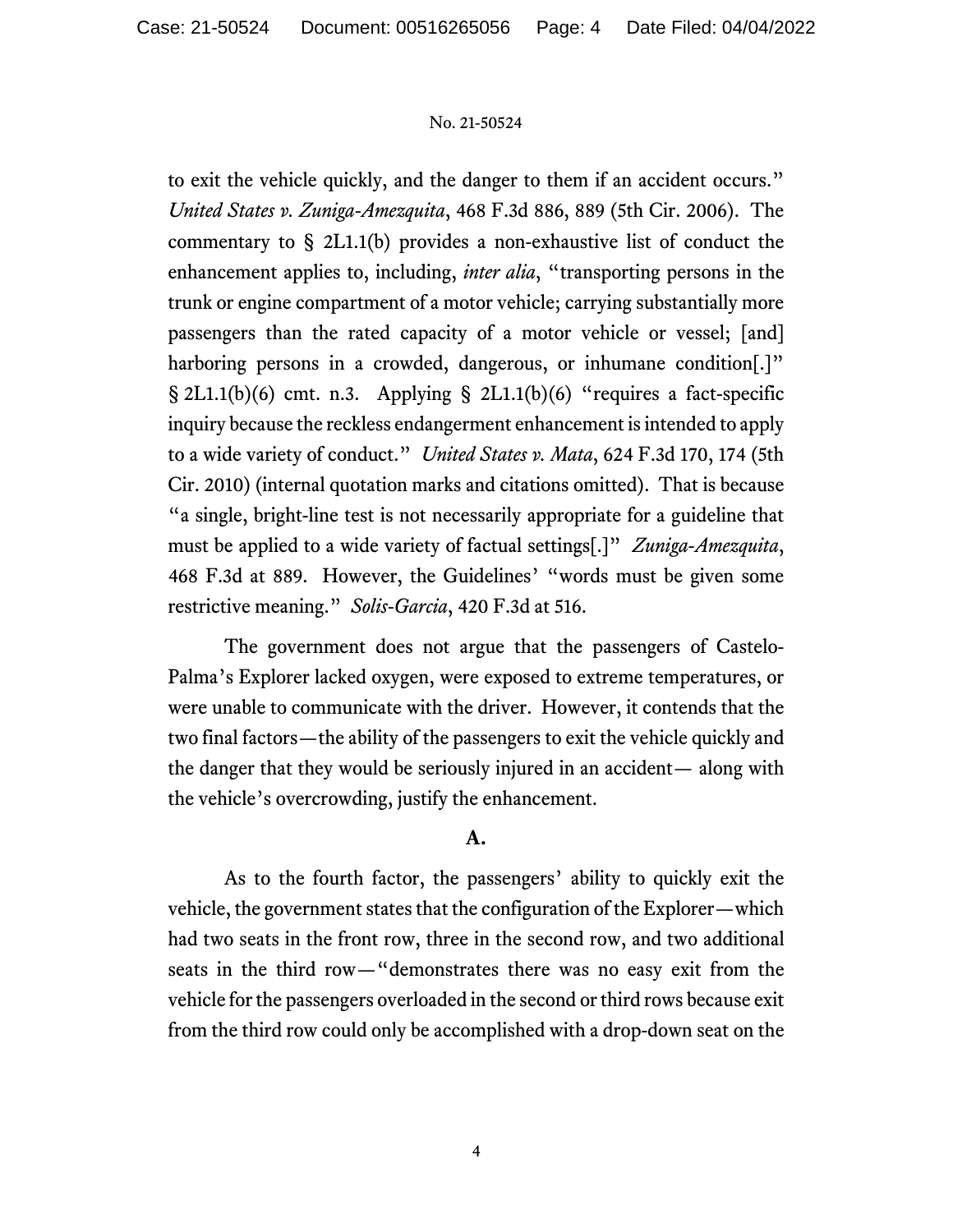right-hand side of second row." Castelo-Palma contends that this argument assumes facts about how the passengers were positioned inside the vehicle that were neither in the record nor relied upon by the district court, and that the government "also assumes without evidence that the rear tailgate hatch would not be a viable egress for exit should the need arise."

This court has affirmed applying the § 2L1.1(b)(6) enhancement "in situations in which it would have been difficult for the alien to extricate herself from the vehicle in the event of an emergency because the alien was jammed into a compartment or wedged into a tight space[,]" as well as where the aliens "were completely surrounded by boxes . . . that were too big . . . to easily move." *Mata*, 624 F.3d at 174. For example, in *Garza*, this court upheld the district court's application of  $\S$  2L1.1(b)(6) based upon the defendant's illegal transportation of two men who were on the floorboards, partially under the back seat, and wedged between the front and back seats of her pickup truck. 587 F.3d at 310–11. But we have also made clear that, without any aggravating factors, "transporting aliens in the cargo area of a van . . . does not justify the application" of § 2L1.1(b)(6)." *Zuniga-Amezquita*, 468 F.3d at 889.

In *Zuniga-Amezquita*, we upheld the application of this enhancement, because the record reflected that the back of the cargo van was tightly packed with stacked boxes and luggage which prevented the aliens from moving or accessing the van door. *Id.* But in addressing the aliens' ability to exit the vehicle quickly, we carefully distinguished caselaw holding that transporting an alien in the hatchback area of a car does not warrant the application of the enhancement where the hatch could easily open from the inside. *Id.* at 890; *see also Solis-Garcia*, 420 F.3d at 516. In this case, the record does not show that the aliens were crammed into a tight compartment, as in *Garza*, or that they were blocked from exiting the vehicle by boxes or packages, as in *Zuniga-Amezquita*. The record does not reflect, and the district court made no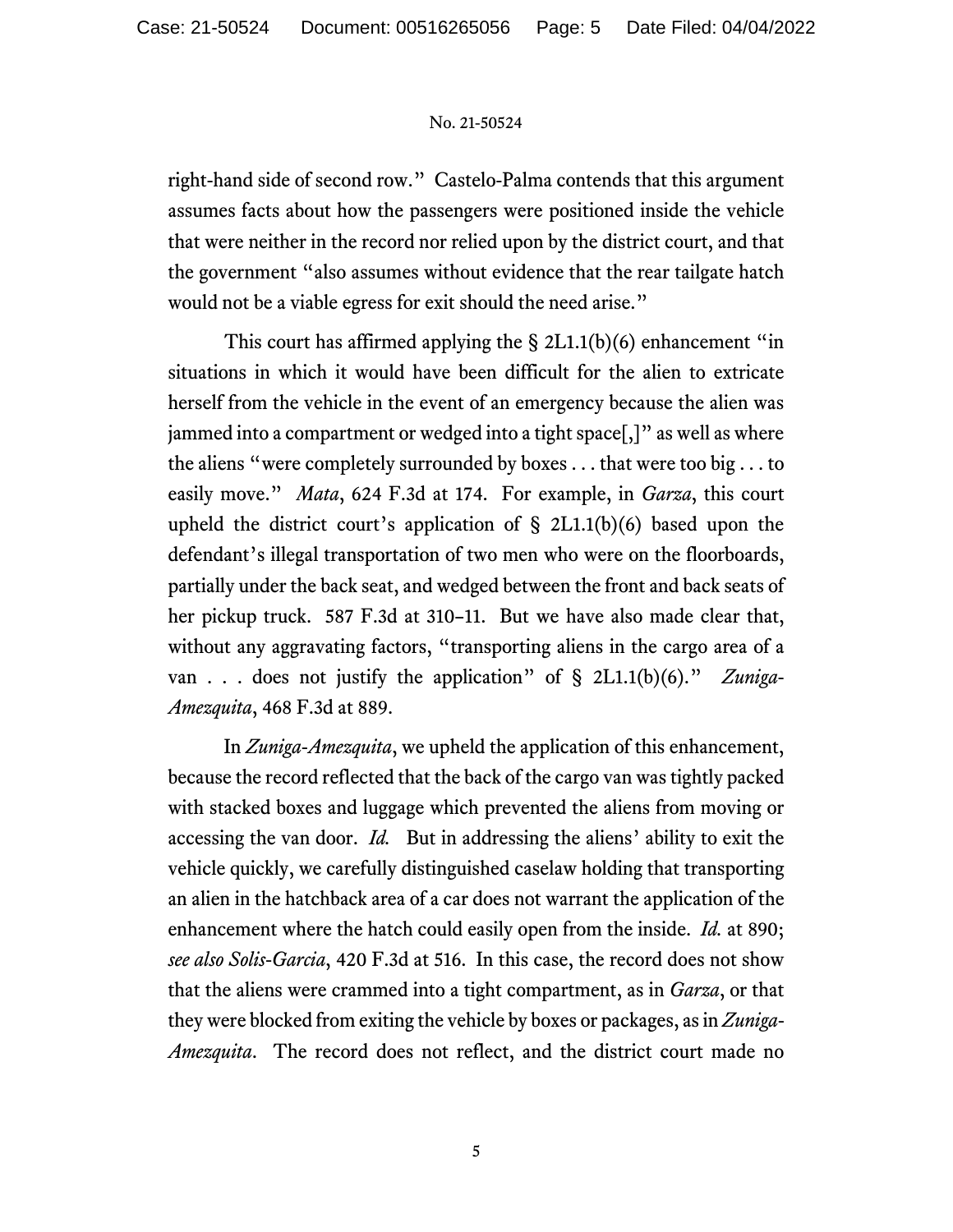findings, as to how the aliens were positioned in the SUV, or how the seats in the vehicle were configured. Conceivably, the back seats could have been down "to create an open cargo area" similar to *Zuniga-Amezquita*. The record also does not reflect whether the rear tailgate hatch of the Explorer could have been used as a mode of egress. This dearth of facts beyond the number of people being transported does not support the district court's holding that Castelo-Palma intentionally or recklessly created a substantial risk of death or serious bodily injury to any other person.

## **B.**

As to the fifth factor, the danger posed to the vehicle's occupants if there was a crash, the government argues that the fact the aliens were not wearing seatbelts and that Castelo-Palma was apprehended at night justify the application of this enhancement. But this court has held that the risk to the passengers must "be greater than that of an ordinary passenger not wearing a seatbelt in a moving vehicle[,]" *Zuniga-Amezquita*, 468 F.3d at 890, and that this enhancement "does not extend so far as to increase punishment for offenders simply for transporting illegal aliens without requiring them to wear seatbelts." *Rodriguez*, 630 F.3d at 381 (quoting *Solis-Garcia*, 420 F.3d at 516). Here, the record does not demonstrate that the risk to the aliens was any greater than the risk to an ordinary passenger not wearing a seatbelt. The government claims that an unpublished opinion, *United States v. Hernandez*, 630 F. App'x 254, 257 (5th Cir. 2015), demonstrates "that the attempt to transport aliens at night can, in and of itself, create a substantial risk of serious injury to them." But, in addition to being unpublished, *Hernandez* is easily distinguishable: in that case, the defendant had instructed the aliens whom he was transporting to flee from law enforcement across a highway. *Id.* We thus reasoned that the fact that it was nighttime was relevant to our consideration of whether the defendant's instruction constituted reckless endangerment because crossing an active